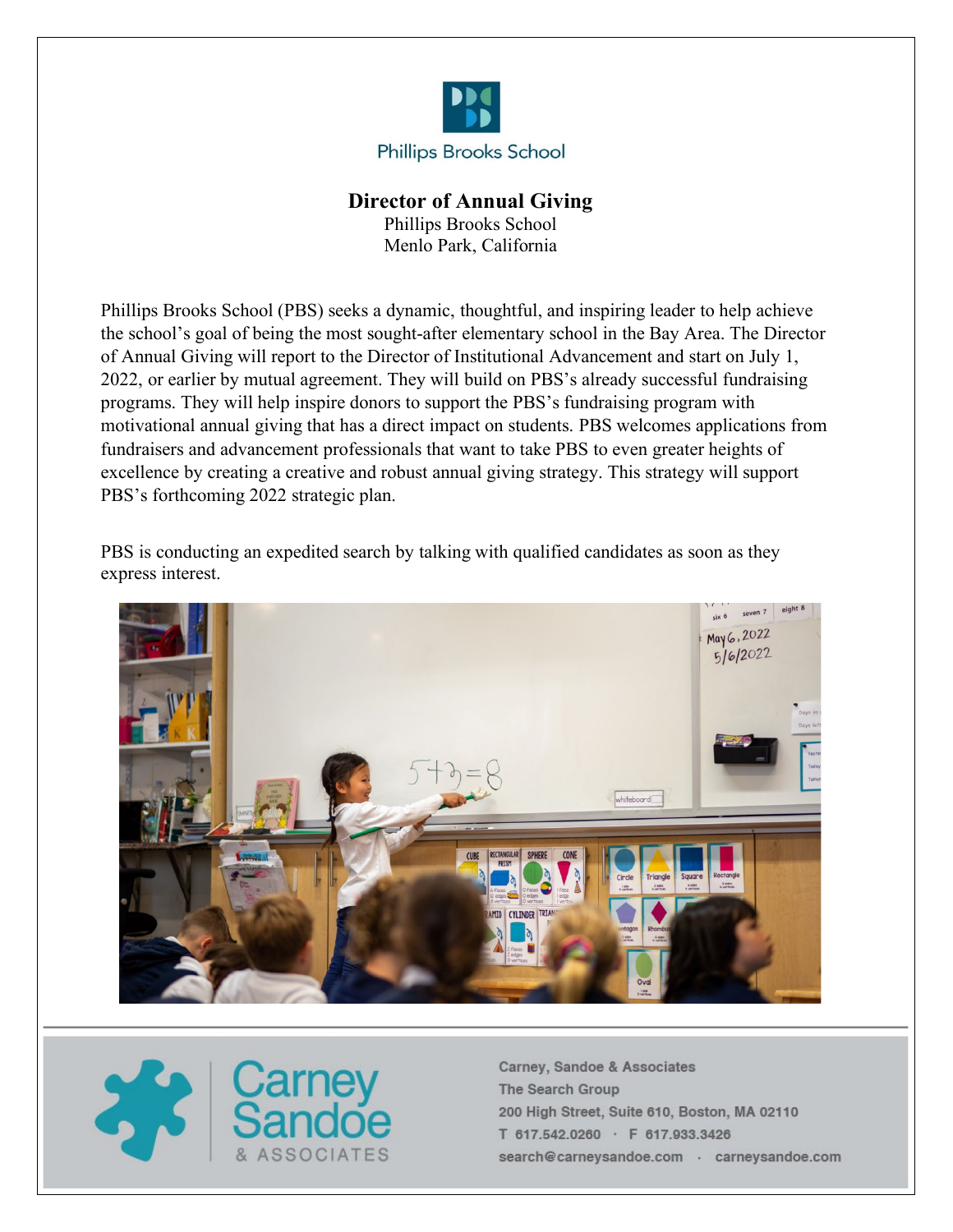## **The Top Seven Things That PBS Seeks Most**

- Background in creating and executing an annual giving program in a non-profit setting
- Experience with successful constituent and volunteer relations, including direct volunteer management and a keen ability to connect authentically with stakeholders and understand their motivations
- Commitment to diversity, equity, inclusion, and justice as an institutional lens for advancement work
- Event planning background with an ability to create experiences that celebrate a culture of joyful fundraising
- Demonstrated ability and drive to define and communicate ROI/results from advancement efforts through publications like the PBS Impact Report
- Background in marketing and presentation skills as critical to stakeholder motivation and engagement
- Design a multi-year roadmap for building a donor pipeline using wealth screening, predictive analytics, and development data to inform planning and to lead change with a balance of decisiveness and collaboration



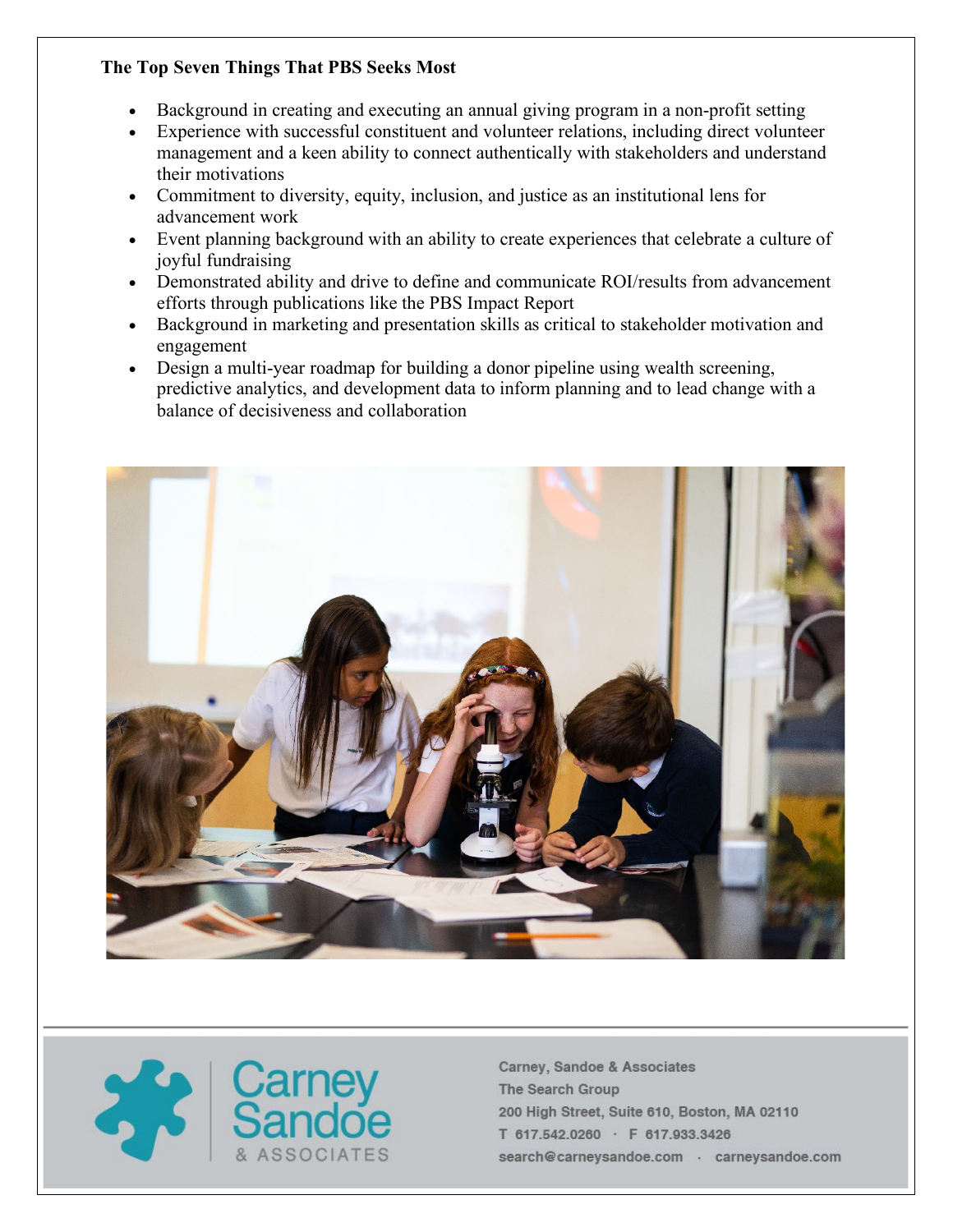

## **Key Responsibilities: The Five Major Focus Areas**

- Oversee the comprehensive annual giving programs including the Annual Fund and Spring Benefit for tuition assistance
- Manage special event programming for community engagement and stewardship
- Serve as institutional point-person to the Phillips Brooks School Parent Association (PBSA), including being the main liaison between the PBSA Executive Team, key volunteers, and the school
- Support the Director of Institutional Advancement in major gift work, campaign planning, coordinated stewardship and solicitations, and project management
- Identify giving trends within the parent community and recommend shifts/pivots to support overall advancement strategy

### **Specific Job Duties**

- Collaborate with school leadership in creating and driving strategies to effectively message PBS's brand, values, and reputation for excellence across current and prospective stakeholders
- Work collaboratively with the PBS admission, fundraising, and communications staff to develop an integrated and innovative approach to marketing, community relations, and outreach
- Work effectively with Trustees, the Board Advancement Committee, and the Administrative Team to establish an annual giving strategy that is aligned with the school's strategic plan and budget needs
- Foster a vibrant culture of philanthropy so that giving of time and financial resources is a joyful and meaningful experience for donors and volunteers
- Cultivate and steward lifelong support and donors for the school
- Partner with the Head of School and advancement team members on important projects: Soliciting gifts at donor meetings, strategic planning of the Annual Fund and Benefit, building volunteer teams, and ensuring the strategic development plan is aligned with school financial goals
- Lead the volunteer efforts of the PBSA, which collectively interacts with over 50 volunteers supporting everything from Annual Fund Class Captains to Faculty and Staff Appreciation to Dress Code

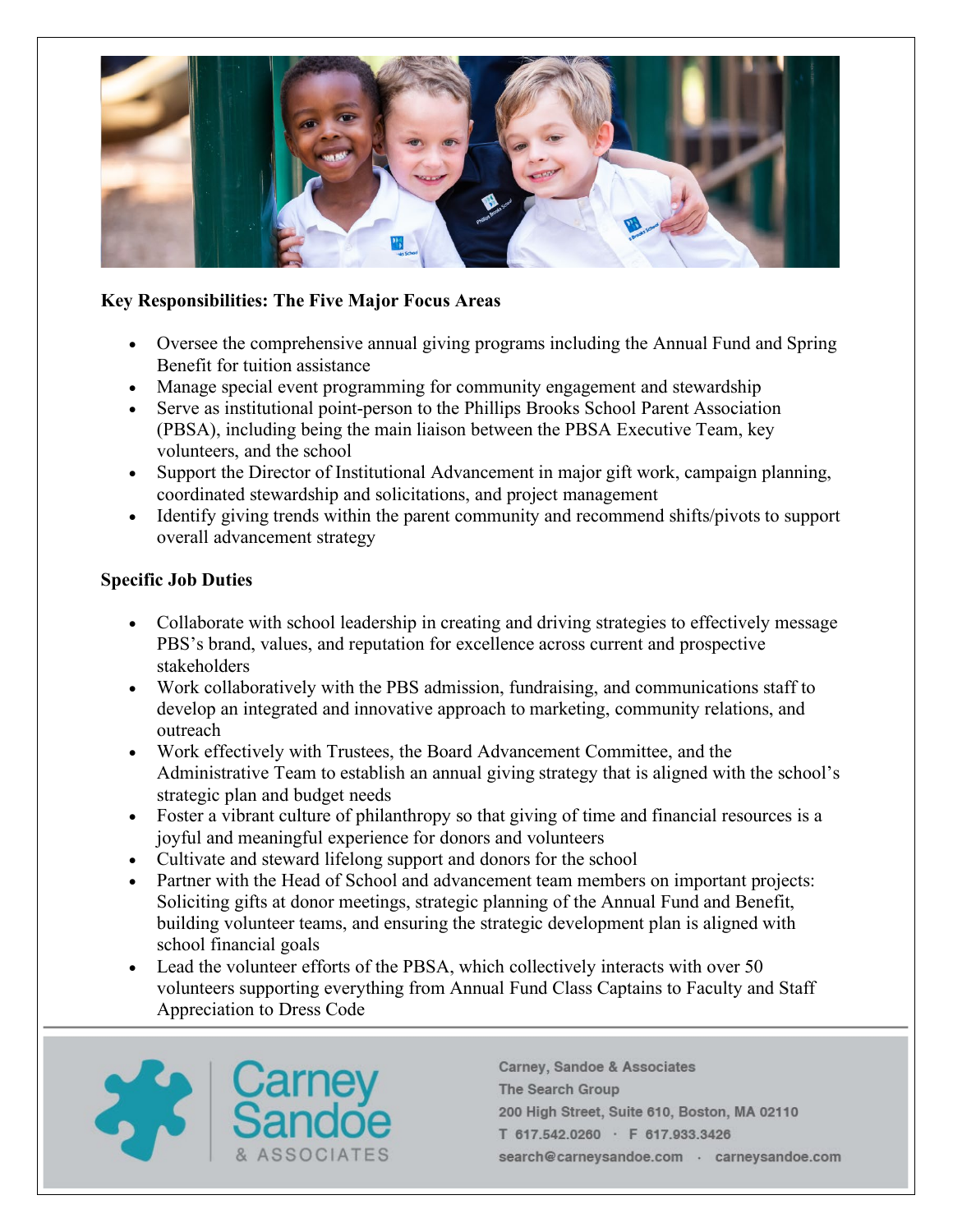## **Preferred Qualifications**

- Bachelor's degree, Master's degree a plus
- Experience with institutional advancement, independent school experience a plus
- Proven track record supporting development programs, including annual giving, benefit events, major gifts, capital giving programs, volunteer support, and solicitation
- Documented success in fundraising, communication strategies, donor records, and financial models for fundraising
- Proven capacity to plan, organize, and implement a variety of projects at the same time and with overlapping deadlines
- Google software, database experience (examples: Veracross, OneCause auction software)



### **PBS seeks a Director of Annual Giving that models these attributes:**

Joyful People-Person Organized Appreciative Data-oriented Communicative Empathetic Inclusive Authentic Connector